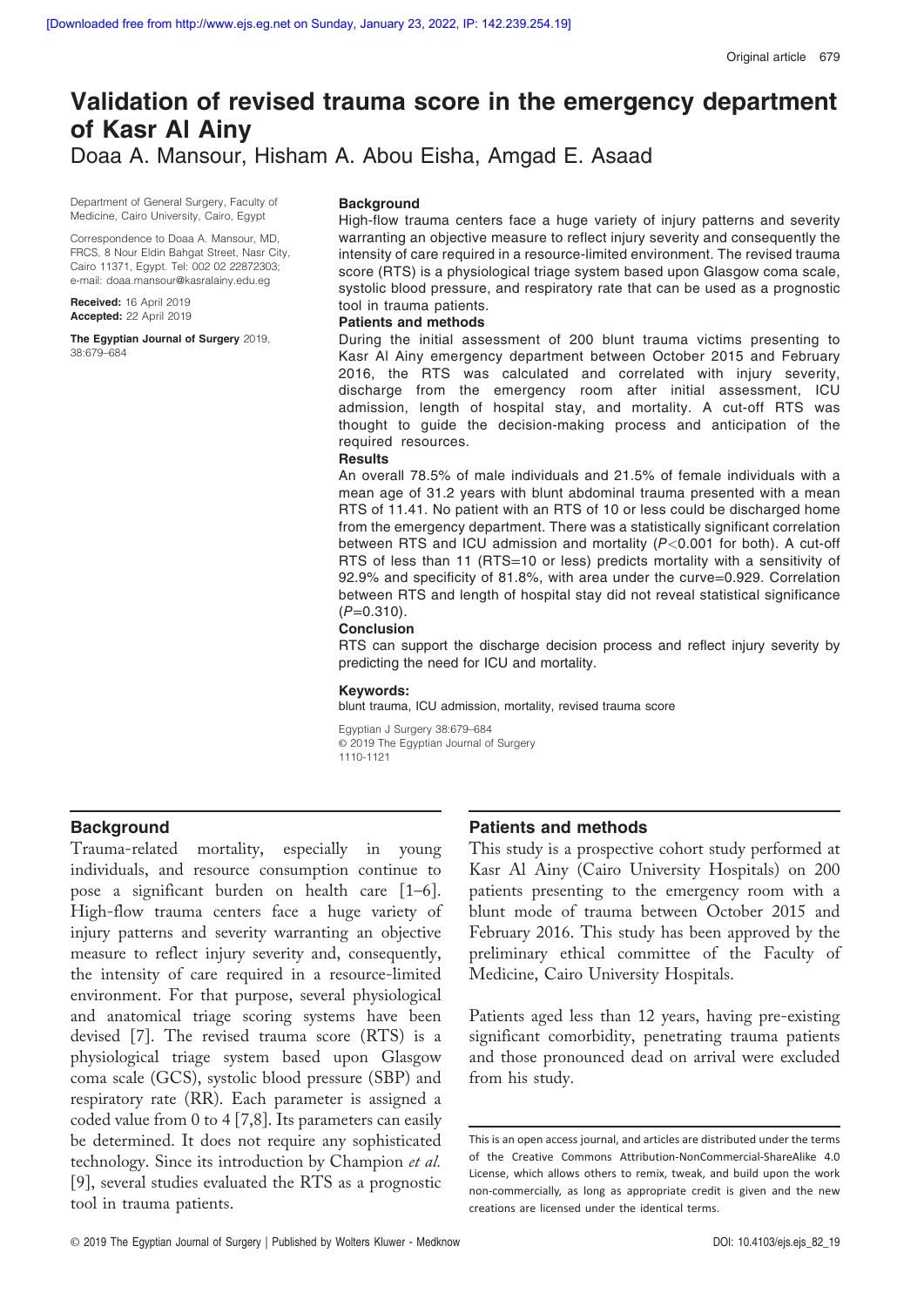680 The Egyptian Journal of Surgery, Vol. 38 No. 4, October-December 2019

All trauma patients were initially assessed and managed according to the principles of the Advanced Trauma Life support (ATLS, Chicago, IL, USA).

Immediately after arrival, during their primary survey, theRTS was calculated by assessing GCS, SBP, and RR.

The findings of the primary and secondary survey dictated the appropriate multidisciplinary team management of all patients in concordance with the hospital's trauma management protocol.

The data were prospectively collected and recorded in a specially designed sheet including RTS on presentation, mode of trauma, demographics, resuscitation details, initial treatment, hospital stay, need for ICU admission, morbidity and mortality.

The data were analyzed to determine the degree of correlation between the RTS and injury severity reflected as safety of discharge from the emergency department after initial assessment and management, ICU admission, mortality, and length of hospital stay (Table 1).

The Statistical Package of the Social Science software program (SPSS), version 23 was used for statistical analysis. Quantitative variables were summarized using mean, SD, median, and first and third quartiles and compared using the Mann–Whitney test for not normally distributed variables. Qualitative variables were represented as frequencies and percentages and compared using the  $\chi^2$  test. Receiver operator characteristic (ROC) was used to determine the best cut off RTS and its validity. A P value less than 0.05 was considered of statistical significance.

|  |  |  | Table 1 Method of revised trauma score calculation |
|--|--|--|----------------------------------------------------|
|  |  |  |                                                    |

| Glasgow coma<br>scale | Systolic blood<br>pressure (mmHg) | Respiratory<br>rate | Coded<br>value |
|-----------------------|-----------------------------------|---------------------|----------------|
| $13 - 15$             | >89                               | $10 - 29$           |                |
| $9 - 12$              | 76-89                             | >29                 | 3              |
| $6 - 8$               | $50 - 75$                         | $6 - 9$             | 2              |
| $4 - 5$               | $1 - 49$                          | $1 - 5$             |                |
| 3                     | 0                                 | O                   |                |

#### Table 2 Summary of age of patients

| Total number        | 200  |
|---------------------|------|
| Minimum age (years) | 12   |
| Maximum age (years) | 80   |
| Mean age (years)    | 31   |
| SD of age (years)   | 14.2 |
| Median age (years)  | 27   |

### **Results**

The demographic data of the 200 patients are summarized in Tables 2 and 3 and the exact mode of blunt trauma in Table 4.

The RTS of the 200 patients shows that the majority of patients presentedwith anRTS of 12. The frequency and percentage of each RTS category is illustrated in Table 5.

After initial assessment and management of all patients 77 (39%) patientswere discharged home from the emergency room, 104 (52%) were admitted to the hospital, 10 (5%) were referred to another hospital due to unavailability of beds and nine (5%) asked for discharge against medical advice. Interestingly, all 77 patients who could be discharged home from the emergency room (ER) belonged to the RTS category of 12 and 11. The percentage of patients who were discharged home from the ER in each RTS category compared with the total number of patients in this category is depicted in Fig. 1.

Evidently, no patient with an RTS of 10 or less could be discharged home. In fact, RTS less than or equal to 10 showed a statistically significant P value as regards the ability to discharge the patient from the ER safely (Table 6).

### Table 3 Gender distribution

| Gender | n   | $\%$ |
|--------|-----|------|
| Male   | 157 | 78.5 |
| Female | 43  | 21.5 |

#### Table 4 Mode of blunt trauma

| Mode of trauma          | n   | $\%$ |
|-------------------------|-----|------|
| Motor vehicle collision | 133 | 66.5 |
| Fall from height        | 35  | 17.5 |
| Isolated head trauma    | 19  | 9.5  |
| Fall down on stairs     | 6   | 3.0  |
| Blunt trauma to abdomen | 2   | 1.0  |
| Blunt trauma to chest   | 1   | 0.5  |
| Blunt trauma to face    | 2   | 1.0  |
| Assault                 | 2   | 1.0  |

### Table 5 Revised trauma score of 200 patients

| <b>RTS</b> | n   | $\%$ |
|------------|-----|------|
| 12         | 143 | 71   |
| 11         | 27  | 14   |
| 10         | 13  | 6    |
| 9          | 10  | 5    |
| 8          | 4   | 2    |
| 7          |     | 1    |
| 5          | 2   |      |

RTS, revised trauma score.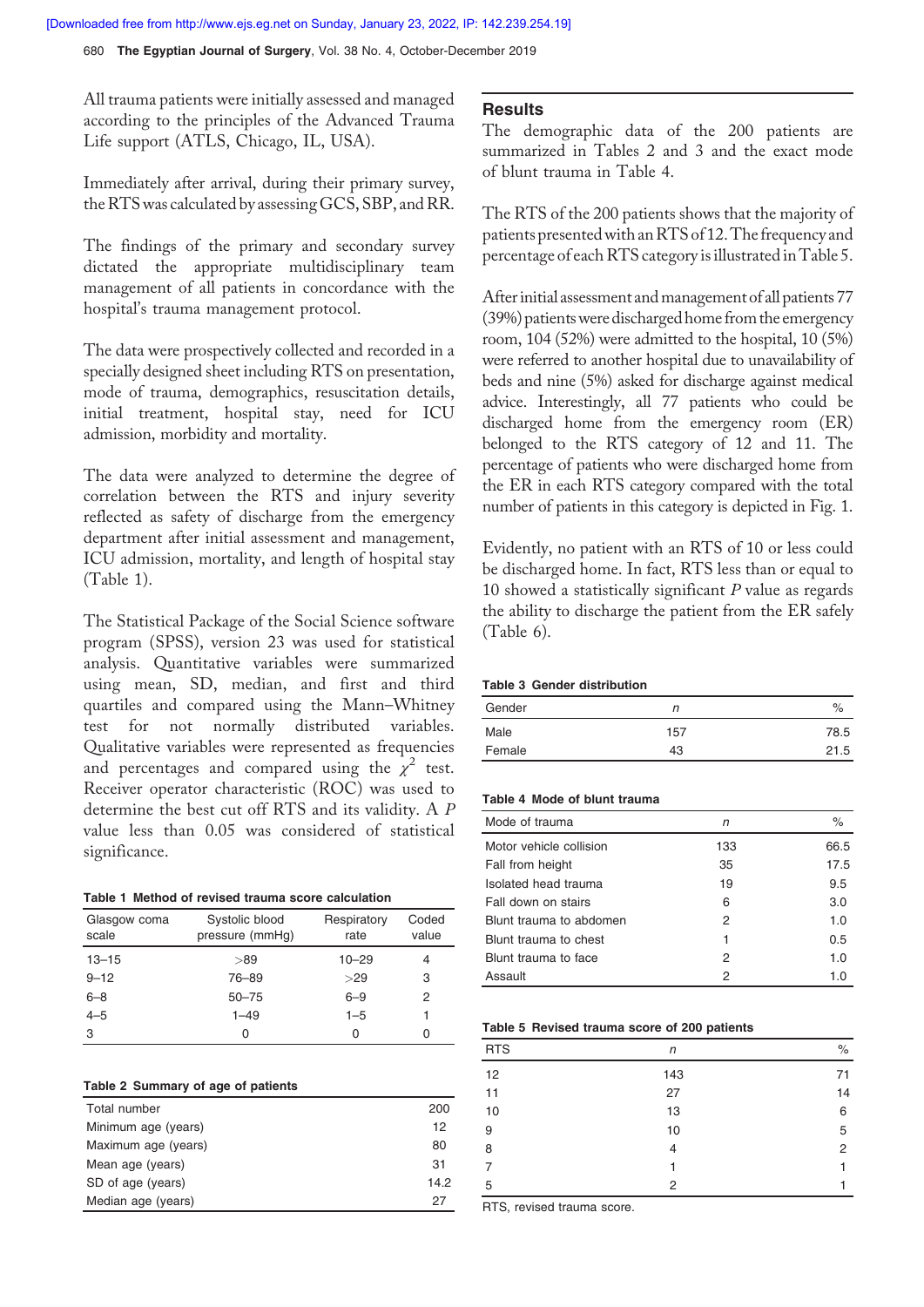



Number of patients discharged home in each category compared with the total number of patients in this category. \*Others includes admission, referred patients, and discharge against medical advice.

|  |  | Table 6 Discharge from the ER in the different revised trauma score categories |  |
|--|--|--------------------------------------------------------------------------------|--|
|  |  |                                                                                |  |

| <b>RTS</b> | Discharge from the ER $[n (%)]$ | Other Disposition $[n (%)]$ | Total $[n (%)]$ | P value        |
|------------|---------------------------------|-----------------------------|-----------------|----------------|
| 10 or less | 0 (0)                           | 30(24.4)                    | 30(15)          | $<$ 0.001 $\,$ |
| >10        | 77 (100)                        | 93 (74.6)                   | 170 (85)        |                |

RTS, revised trauma score.

### Figure 2



Among the 200 patients, 128 patients were identified as positive for injuries. Seventy-eight suffered orthopedic injuries, 53 neurosurgical, 22 cardiothoracic, and 17 patients had abdominal injuries (Fig. 2).

After excluding the patients who were referred to other hospitals and the discharges against medical advice, 181 patients remained. There were 16 (8.8%) mortalities among them. One death occurred in the RTS 12 category, two deaths in the RTS 11, four deaths in the RTS 10, five deaths in the RTS 9, three deaths in the RTS 8, and one death in the RTS 5 category. The percentage of patients who passed away in each RTS category as a proportion of this category is shown in Fig. 3.

As expected, there was a steady increase in the mortality with decreasingRTS. All patientsin theRTS category of eight or less and 56% with an RTS of nine passed away. In fact, data analysis identified a cut-off point at an RTS of 10 starting from which there was a statistically significant increase in mortality (Table 7).

In spite of the fact that RTS categories 10 or less constitute only 13.8% of the total study population, they make up for a major proportion of the mortality (81.3%).

One further important aspect that we investigated was the need for ICU admission in correlation with the different RTSs. A total of 28 patients needed ICU admission. Their distribution among the different RTS categories is displayed in Table 8.

Again, dividing the 200 patients into two main categories at a cut-off point of RTS 10 or less results in a statistically significant difference between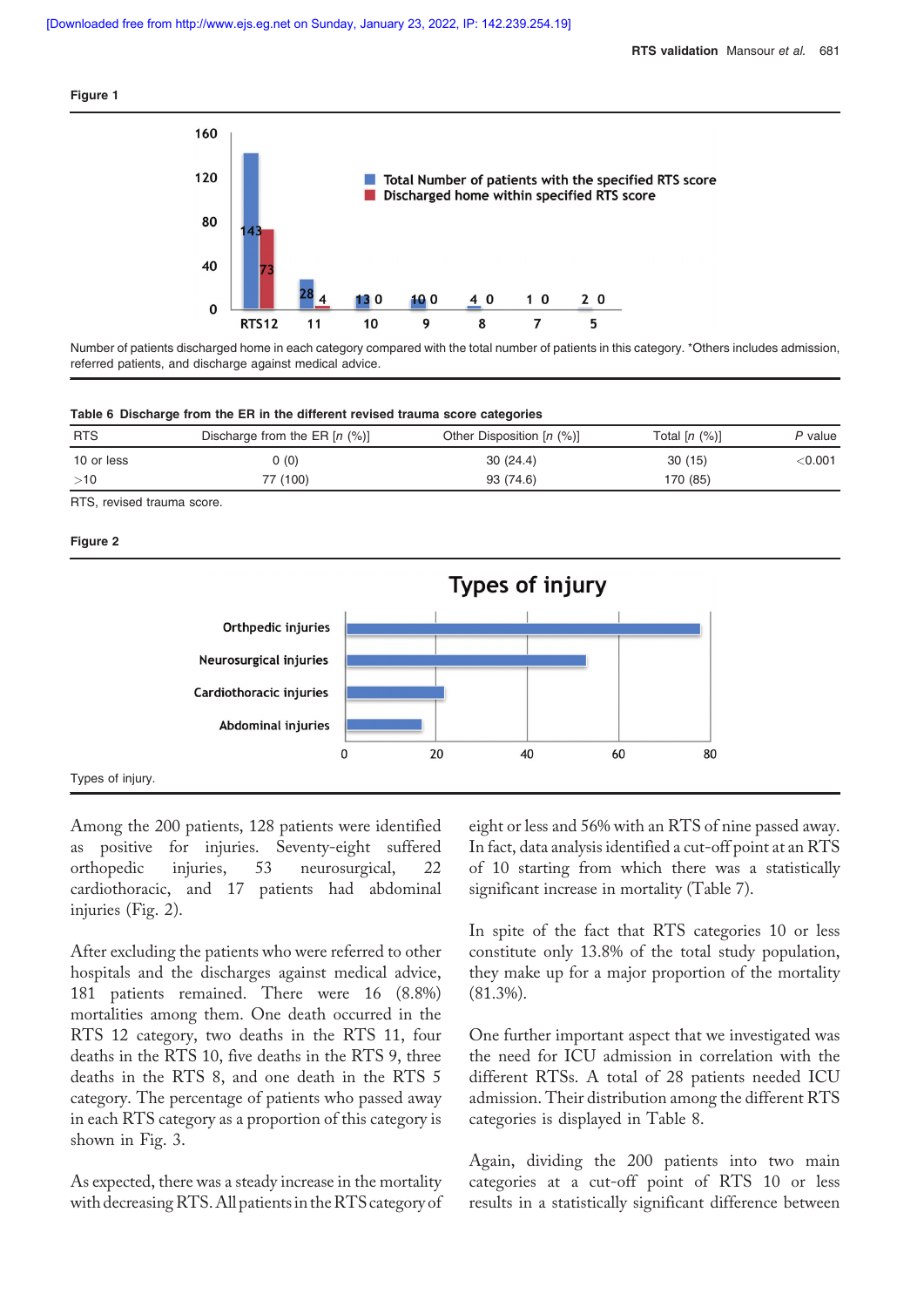**[Downloaded free from http://www.ejs.eg.net on Sunday, January 23, 2022, IP: 142.239.254.19]**

682 The Egyptian Journal of Surgery, Vol. 38 No. 4, October-December 2019

patients with regard to the need for ICU admission (Table 9).

Analysis of the length of hospital stay in correlation to the different RTS categories revealed no statistically significant difference (Table 10).

Table 11 and Figure 4 demonstrate the best cut-off RTS for the prediction of survival, as determined by ROC, which plots sensitivity against specificity (i.e. the false-positive rate). Cut-off values for the diagnostic test vary along the length of the blue curve, reflecting the interchange between sensitivity and specificity. The area under the ROC curve represents the accuracy of the test. A test that performs no better than chance would be represented by a straight line (green line) with an area under the ROC of 0.5. A near perfect test would have a rectangular configuration (blue line) with an area under the ROC approaching 1.00. The statistically determined cut-off RTS is 10, with a sensitivity of 92.9% and specificity of 81.8% with an area under the curve=0.929.

### **Discussion**

Triage of trauma victims is the process of their rapid and accurate evaluation to determine their injury severity and hence the required level of medical service [10]. An ideal tool should be simple, consistent, that is, with high interrater reliability, and valid, that is, accurately reflecting the severity of injury pattern. No consensus as regards a single best scoring system exists. The various scoring systems are selected on the basis of the most prevalent

### Figure 3



score.

type of trauma, personnel, available resources, and the personal preference of emergency service providers. Cross-national comparative studies evaluating different scoring systems might determine an optimal system [11]. Most physiologic triage tools incorporate simple assessments of neurologic, respiratory, and circulatory function [12]. An example is the RTS. RTS parameters are the GCS, the SBP and the RR. Therefore, RTS is a very simple bedside calculation, readily available soon after trauma admission [13]. In our study, we aimed at evaluating and validating the RTS in Kasr Al Ainy emergency department in the prediction of mortality, morbidity, need for ICU admission and as an aiding factor to discharge patients safely from the emergency department.

Data of 200 patients who presented to Kasr Al Ainy emergency department with blunt injuries revealed that a normal RTS of 12 in the absence of any clear indications for hospital admissions supports the decision of discharge of the trauma patient from the emergency department. In fact, all the 77 patients who were safely discharged home belonged to the RTS of 12 or 11 categories. There were no readmissions due to missed injuries or deterioration of a patient's status. Not a single patient with an RTS of 10 or less could be discharged. This finding is in concordance with the findings of Orhon et al. [14] whose study included 633 trauma patients. They found that the RTS helped them in the prediction of hospitalization requirements, as the RTS was higher in patients who were discharged from the emergency department in comparison with those who required hospitalization ( $P=0.004$ ). In their study, 255 (40.3%) patients could be discharged after their initial assessment and management in the emergency department.

| Table 8 Number and proportion of patients requiring ICU |  |
|---------------------------------------------------------|--|
| admission in each category                              |  |

| <b>RTS</b>     |        |
|----------------|--------|
| 12             | 3(2)   |
| 11             | 6(22)  |
| 10             | 6(46)  |
| 9              | 6(60)  |
| 8              | 4(100) |
| $\overline{7}$ | 1(100) |
| 5              | 2(100) |

RTS, revised trauma score.

|  | Table 7 Mortality at cut-off point of revised trauma score 10 or less |  |  |  |  |  |  |  |  |  |
|--|-----------------------------------------------------------------------|--|--|--|--|--|--|--|--|--|
|--|-----------------------------------------------------------------------|--|--|--|--|--|--|--|--|--|

| <b>RTS</b> | Nonsurvivors $(N=16)$ [n $(\%)$ ] | Survivors ( $N=165$ ) [n (%)] | Total $(N=181)$ [n $(\%)$ ] | P value        |
|------------|-----------------------------------|-------------------------------|-----------------------------|----------------|
| 10 or less | 13 (81.3)                         | 12(7.3)                       | 25 (13.8)                   | $<$ 0.001 $\,$ |
| >10        | 3 (18.8)                          | 153 (92.7)                    | 156 (86.2)                  |                |

RTS, revised trauma score.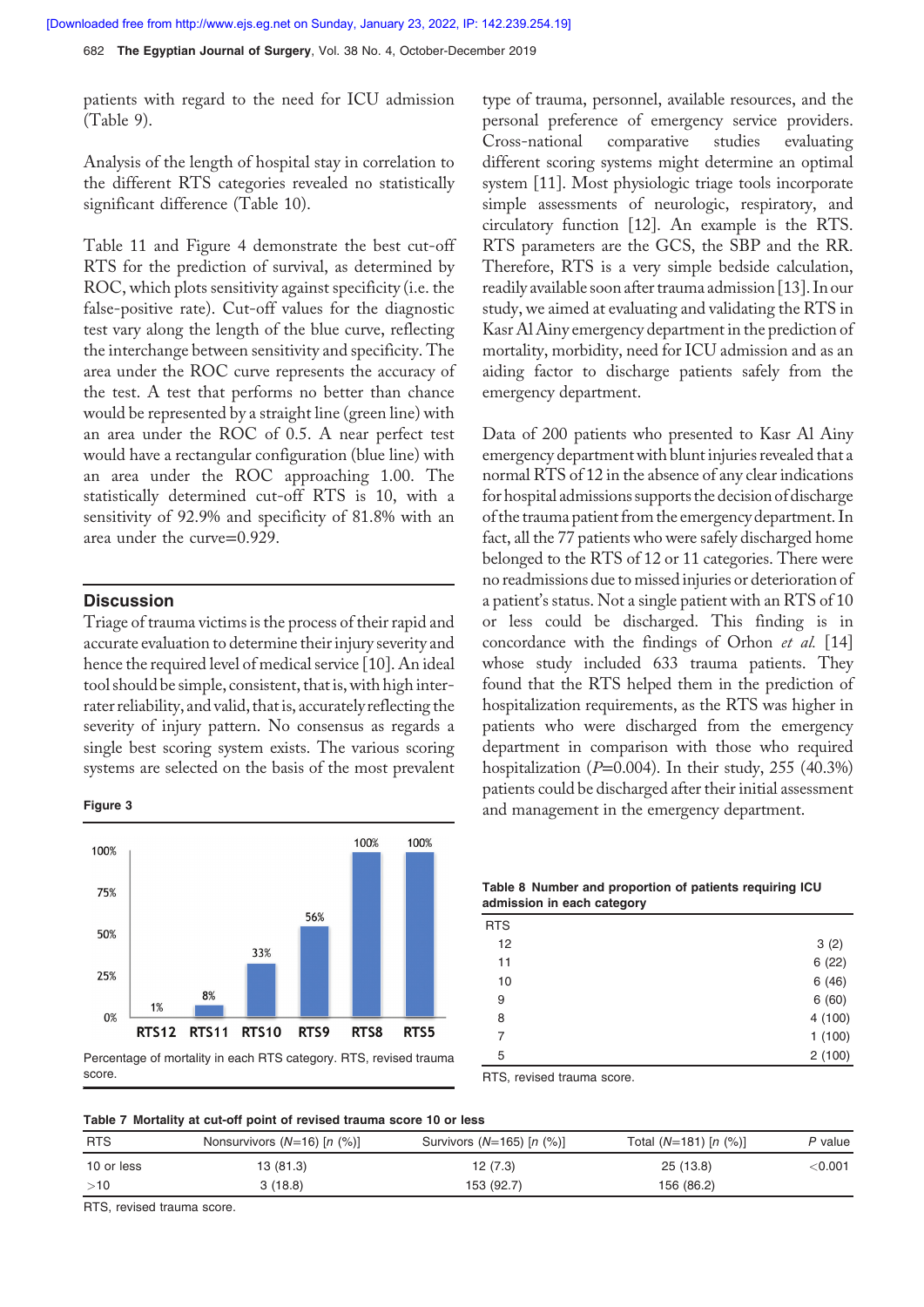|  | Table 9 ICU admission at cut-off point of revised trauma score 10 or less |  |  |  |  |  |  |
|--|---------------------------------------------------------------------------|--|--|--|--|--|--|
|--|---------------------------------------------------------------------------|--|--|--|--|--|--|

| <b>RTS</b> | Need for ICU $(N=28)$ [n $(\%)$ ] | No Need for ICU $(N=172)$ [n $(\%)$ ] | Total $(N=200)$ [n $(\%)$ ] | P value        |
|------------|-----------------------------------|---------------------------------------|-----------------------------|----------------|
| 10 or less | 19 (67.9)                         | 11(6.4)                               | 30(15.0)                    | $<$ 0.001 $\,$ |
| >10        | 9(32.1)                           | 161 (93.6)                            | 156 (85.0)                  |                |

RTS, revised trauma score.

| Table 10 Mean hospital stay in each revised trauma score category |    |                                    |                                         |         |         |           |
|-------------------------------------------------------------------|----|------------------------------------|-----------------------------------------|---------|---------|-----------|
| <b>RTS</b>                                                        | N  | Mean±SD of length of hospital stay | Median (IQR) of length of hospital stay | Minimum | Maximum | $P$ value |
| 5                                                                 |    | 2.0                                | $2.0$ ( $2.0:2.0$ )                     |         | 2       | 0.310     |
| 8                                                                 | 3  | $2.7 \pm 1.2$                      | $2.0$ (2.0 : 4.0)                       |         | 4       |           |
| 9                                                                 | 9  | $3.9 \pm 3.3$                      | 3.0(1.0:6.5)                            |         | 10      |           |
| 10                                                                | 13 | $9.9 \pm 12.7$                     | 4.0(1.0:14.0)                           |         | 40      |           |
| 11                                                                | 21 | $8.3 \pm 8.0$                      | 5.0(3.5:10.5)                           |         | 30      |           |
| 12                                                                | 58 | $6.7 + 6.9$                        | $5.0$ (2.0 : 7.25)                      |         | 36      |           |

RTS, revised trauma score.

Table 11 Receiver operator characteristic determined sensitivity, specificity and area under the curve at a cut-off revised trauma score of 10

|                      | Sensitivity     | Specificity |  |
|----------------------|-----------------|-------------|--|
| Cut-off RTS of 10    | 92.9            | 81.8%       |  |
| Area under the curve | 0.929 P < 0.001 |             |  |
|                      |                 |             |  |

AUC, area under the curve; RTS, revised trauma score.

As expected, our results confirm a significant correlation between mortality and RTSs. Thirteen of the 16 mortalities belonged to the RTS category 10 or less. Several other studies designated decreasing RTSs as independent predictors of mortality [15,16].

In fact, as clearly depicted in our results, an RTS of 10 or less could clearly be correlated to a statistically significant higher mortality ( $P \le 0.001$ ). At a cut-off point of RTS 10 or less, RTS can identify 81.3% of mortality with a sensitivity of 92.9% and a specificity of 81.8%. This is in keeping with other studies that assessed the ability of the RTS to forecast subsequent mortality. At a higher cut-off RTS of 11, they identified 97% of deaths [7].

ICU admission requirement also correlated significantly with theRTS. Anticipating ICU needis a veryimportant aspect in our institution. Being a high-flow emergency department, shortage of ICU beds constitutes a chronic problem apart from being an important consideration in resource allocation. Early identification of these patients minimizes waiting time in the emergency department until a place is prepared in our hospital or transfer arrangements to another hospital are instituted. Of the 200 trauma victims, 28 (14%) patients needed ICU admission. Actually, all patients in our study with an RTS of 8, 7, or 5 needed ICU admission. All had severe neurological and/or cardiothoracic injuries. The four patients admitted to our hospital passed away; the other three were referred to other hospitals, as there







were no available ICU beds.Orhon and colleagues found in their study that ICU patients had a lower RTS than those who were not in the ICU  $(P=0.001)$ .

Length of hospital stay is another significant aspect of resource allocation [14]. RTSs could not predict length of stay in hospital in our study. Watts et al. [17] also found that RTS had limited correlation with length of hospital stay in trauma patients. Li et al. [18] who evaluated RTS in the prediction of trauma patient outcome on 3233 patients also concluded that length of hospital stay was dependent on the recovery of anatomicalinjuries rather than physiological parameters.

In a high-flow, resource-limited emergency department, as in our institution, trauma victims are primarily evaluated by residents who have to manage multiple patients with a huge diversity of injury patterns and severity simultaneously. Standardizing performance under these challenging circumstances can definitely be fostered by a simple triage tool such as the RTS,